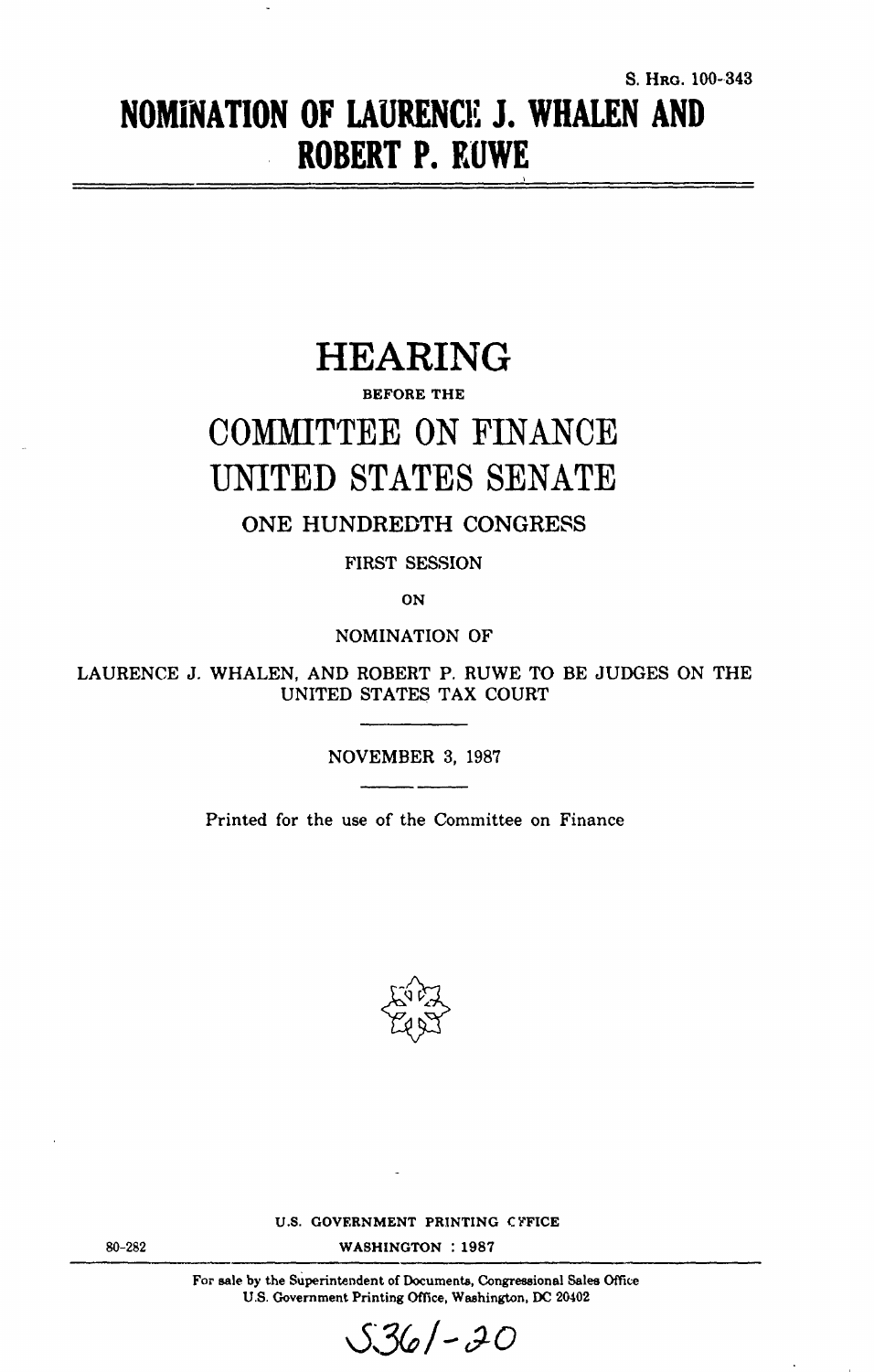## COMMITTEE ON FINANCE

LLOYD BENTSEN, Texas, Chairman SPARK M. MATSUNAGA, Hawaii DANIEL PATRICK MOYNIHAN, New York MAX BAUCUS, Montana DAVID L. BOREN, Oklahoma BILL ERADLEY, New Jersey GEORGE J. MITCHELL, Maine DAVID PRYOR, Arkansas DONALD W. RIEGLE, Jr., Michigan<br>JOHN D. ROCKEFELLER IV , West Virginia TOM DASCHLE, South Dakota

 $\overline{a}$ 

隆气

BOB PACKWOOD, Oregon BOB DOLE, Kansas WILLIAM V. ROTH, JR., Delaware JOHN C. DANFORTH, Missouri JOHN H. CHAFEE, Rhode Island JOHN HEINZ, Pennsylvania MALCOLM WALLOP, Wyoming DAVID DURENBERGER, Minnesota WILLIAM L. ARMSTRONG, Colorado

WILIAM J. WILKINS, Staff Director and Chief Counsel MARY MCAULIFFE, *Minority Chief of-Staff*

**(II)**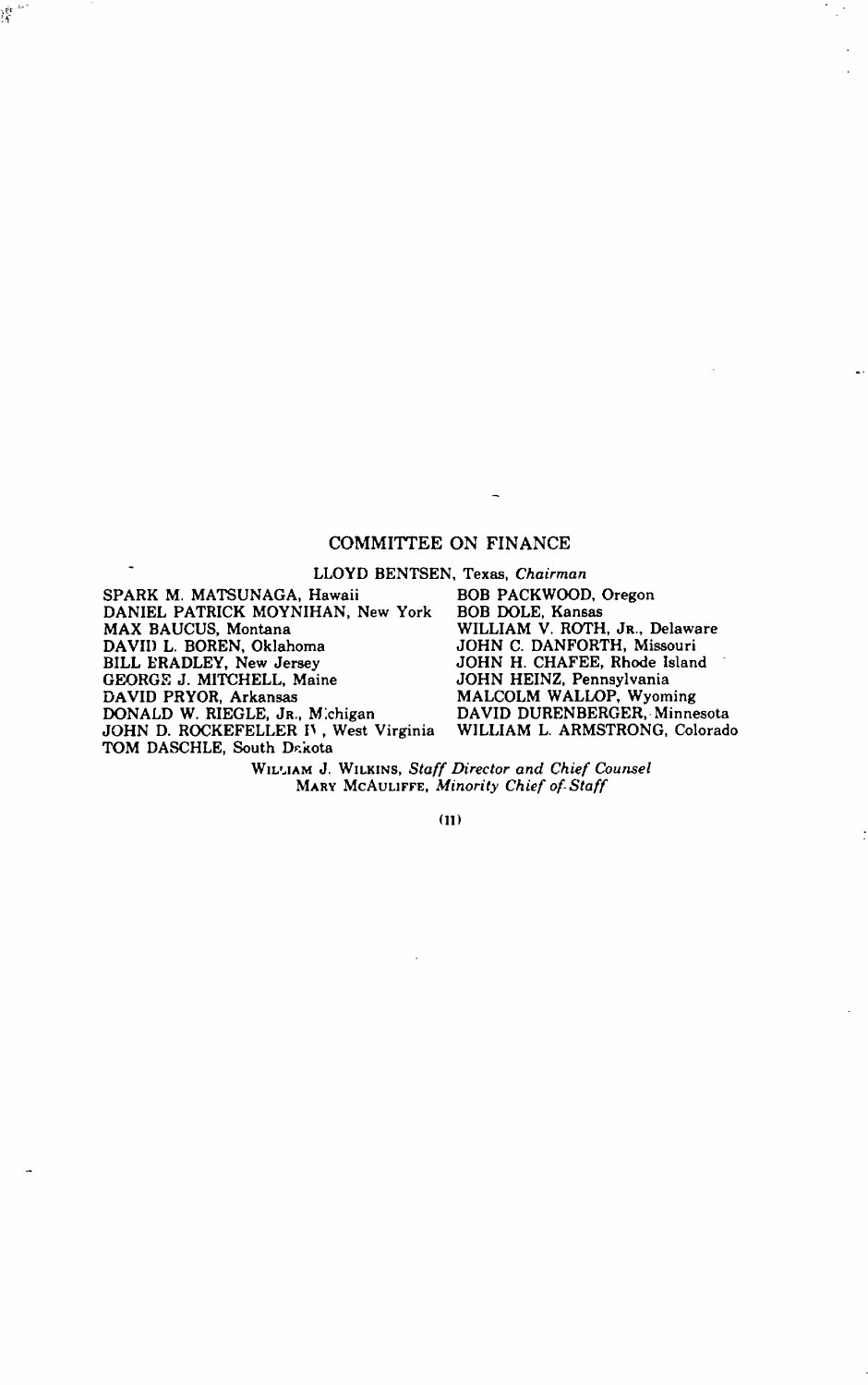# CONTENTS

 $\bar{\lambda}$ 

 $\overline{a}$ 

 $\frac{\pi}{2}$ 

 $\ddot{\phantom{a}}$ 

 $\ddot{\phantom{a}}$ 

 $\hat{\textbf{z}}$ 

## NOMINEES

|                               | Paze                                                              |
|-------------------------------|-------------------------------------------------------------------|
| <b>ADDITIONAL INFORMATION</b> |                                                                   |
|                               | $\overline{2}$<br>$\overline{3}$<br>$\overline{5}$<br>$\tilde{R}$ |

**(III)**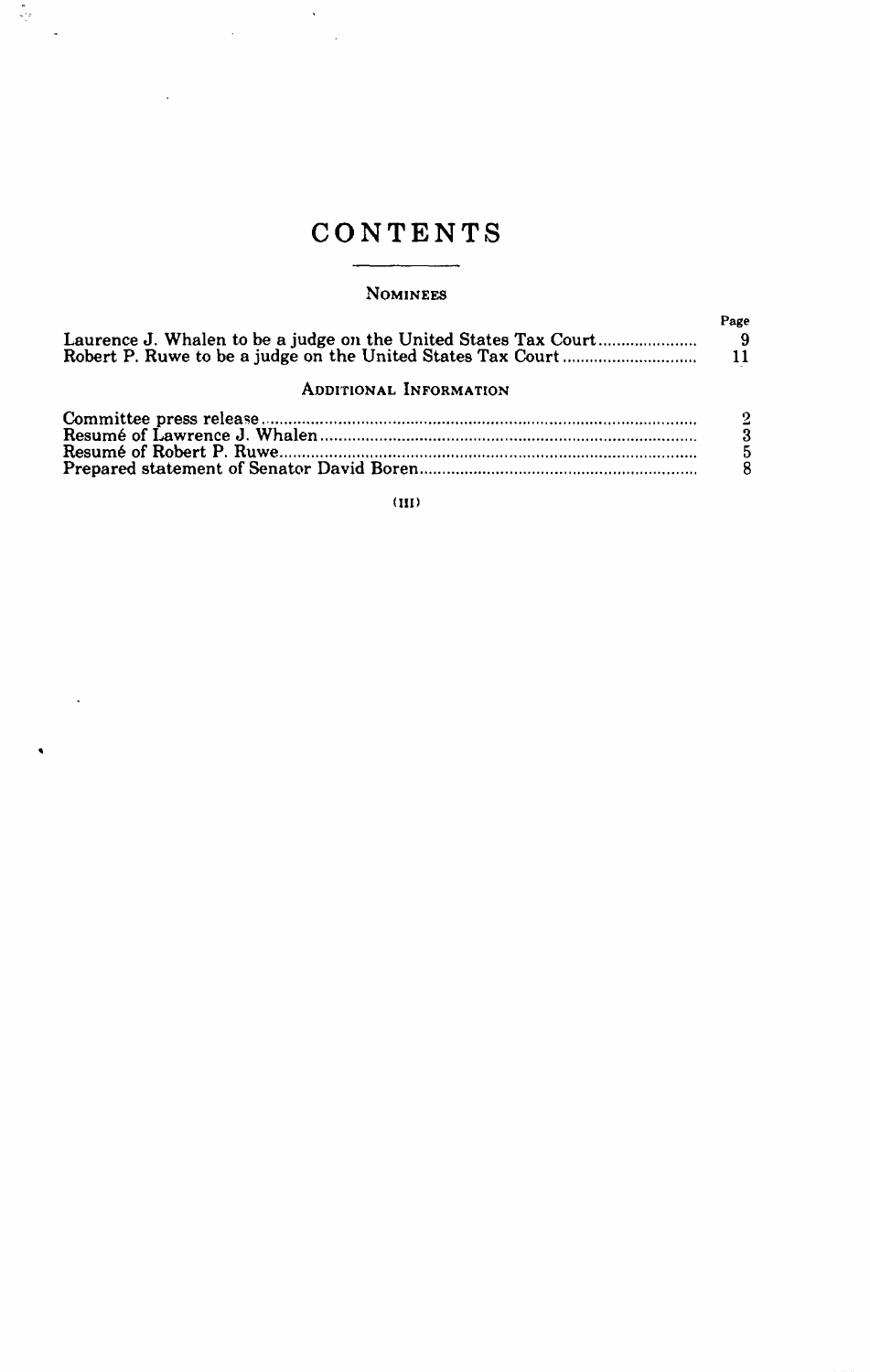# NOMINATION OF LAURENCE J. WHALEN, AND ROBERT P. RUWE TO BE JUDGES ON THE UNITED STATES TAX COURT

### TUESDAY, NOVEMBER 3, 1987

U.S. SENATE, COMMITTEE ON FINANCE, *Washington, DC.*

The hearing was convened, pursuant to notice, at 10:20 a.m. in room SD-215, Dirksen Senate Office Building, the Honorable Lloyd Bentsen (chairman) presiding.

Present: Senators Bentsen, Baucus, Boren, Rockefeller, Daschle, Danforth, Heinz, and Wallop.

[The press release announcing the hearing and the resumes of Laurence J. Whalen and Robert P. Ruwe follows:]

(1)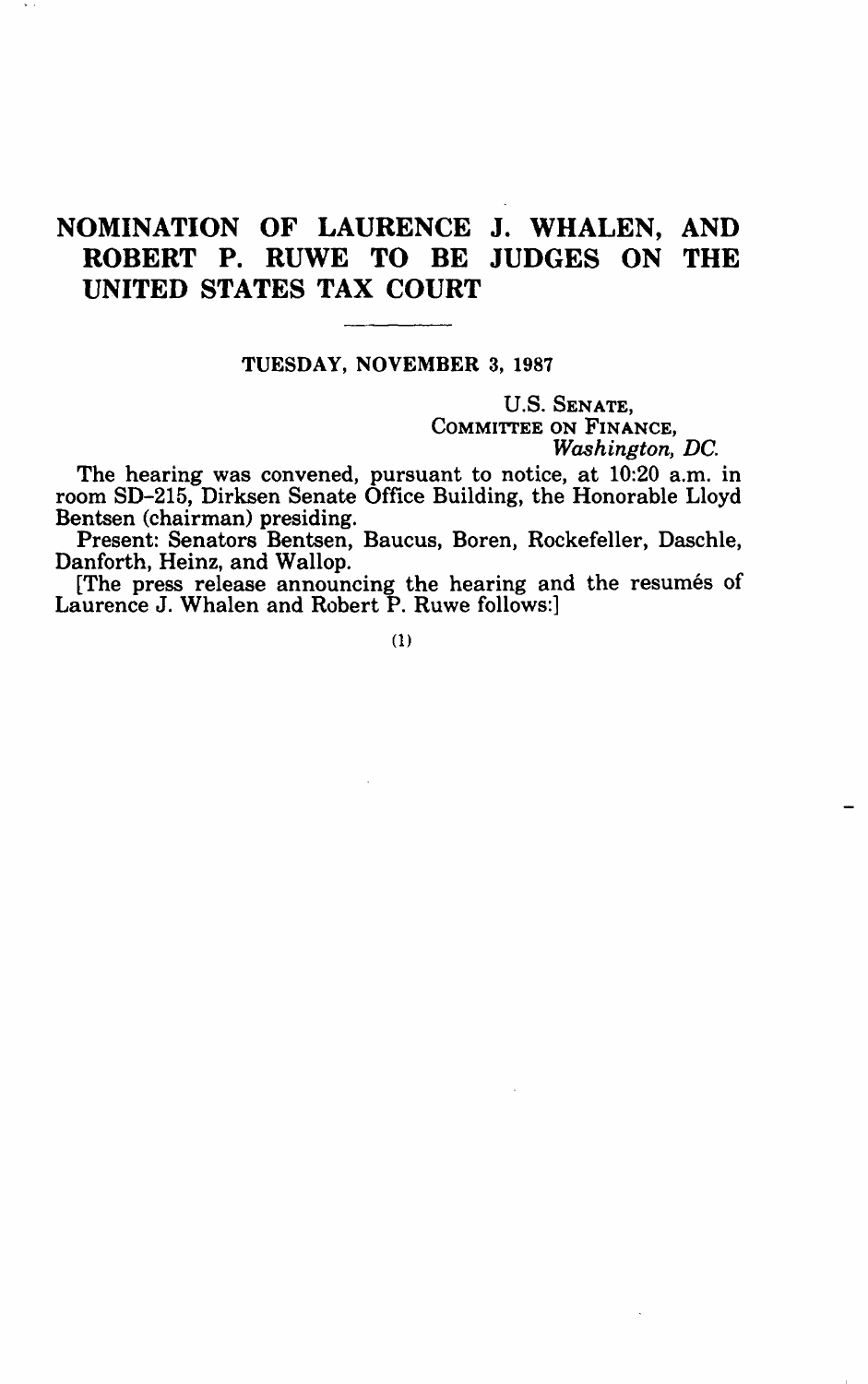**COMMITTEE ON FINANCE** PRESS RELEASE **#H-69** United States Senate 205 Dirksen Building FOR IMMEDIATE RELEASE Washington, D.C. 20510 October 28, 1987

 $\tilde{\mathcal{E}}$ 

 $\gamma_{\rm eff}$ 

#### COMMITTEE ON FINANCE ANNOUNCES HEARING AND MARKUP ON TWO TAX COURT NOMINATIONS

Washington, D.C. -- Senator Lloyd Bentsen (D., Tex.),<br>Chairman, announced Wednesday that the full Committee will hold a Chairman, announced Wednesday that the full Committee will hold a hearing and markup on the nominations of Lawrence J. Whalen and Robert P. Ruwe for positions as judges on the United States Tax Court.

The hearing and markup will be held on Tuesday. November **3.** 1987 at 10:00 a.m. in Room SD-215 of the Dirksen Senate Office Building.

Whalen, 42, is a partner in the Oklahoma City, Oklahoma law<br>firm of Crowe and Dunlevy, and has served in the United States<br>Justice Department's Tax Division. Ruwe, 46, is Director of Tax<br>Litigation in the Internal Revenue Counsel.

 $-30 -$ 

 $\cdot$ 

 $\overline{a}$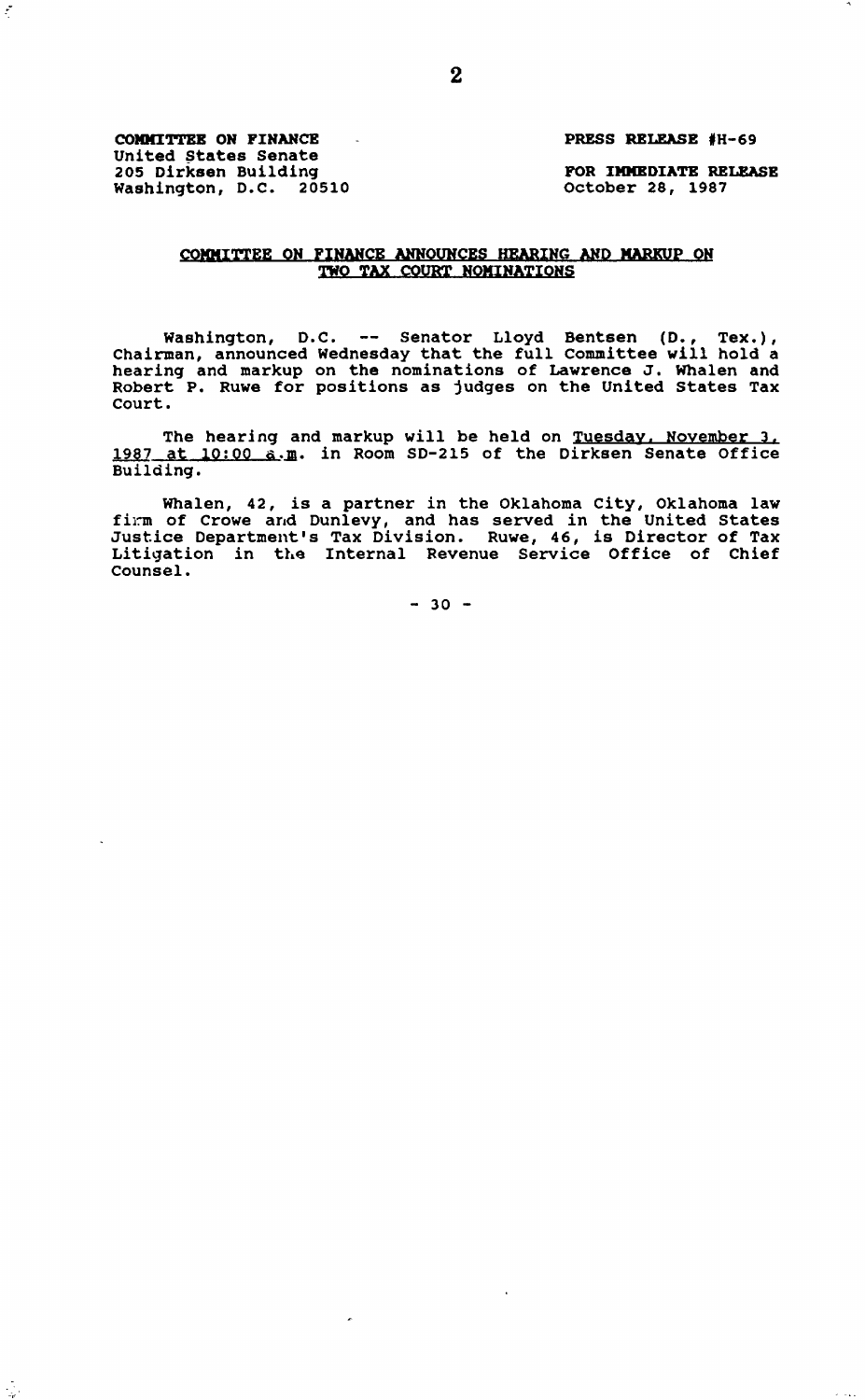### **LAURENCE J. WHALEN**

Office: 1800 Mid-America Tower 20 North Broadway Oklahoma City, Oklahoma 73102 (405) 235-7744 Home (temp.): 1507 West Wilshire Blvd. Oklahoma City, Oklahoma 73116 (405) 848-8421

#### Personal Background:

 $\mathcal{R}$ 

 $\overline{\phantom{a}}$ 

Born: December 9, 1944, Philadelphia, Pennsylvania Married: Nan Shaver Whalen (Nan Margeson Shaver of Charleston, West Virginia) Children: Edward Holmes Whalen, age 4.

#### Professional Experience:

| Crowe & Dunlevy<br>Oklahoma City, Oklahoma<br>Specializing in Taxation<br>and Tax Litigation | 1984-Present |
|----------------------------------------------------------------------------------------------|--------------|
| Hamel & Park<br>Washington, D.C.<br>Specializing in Taxation<br>and Tax Litigation           | 1977-1984    |
| Private Practice<br>Charleston, West Virginia                                                | 1975-1977    |

Tax Division, Department of Justice Special Assistant to Assistant Attorney General and Trial Attorney (Court of Claims and Criminal Sections) 1971-1975

#### Professional Associations and Activities:

Immediate Past Chairman, Insurance Companies Committee, Tax Section, ABA

Member, Tax Council, Federal Bar Association

 $\overline{a}$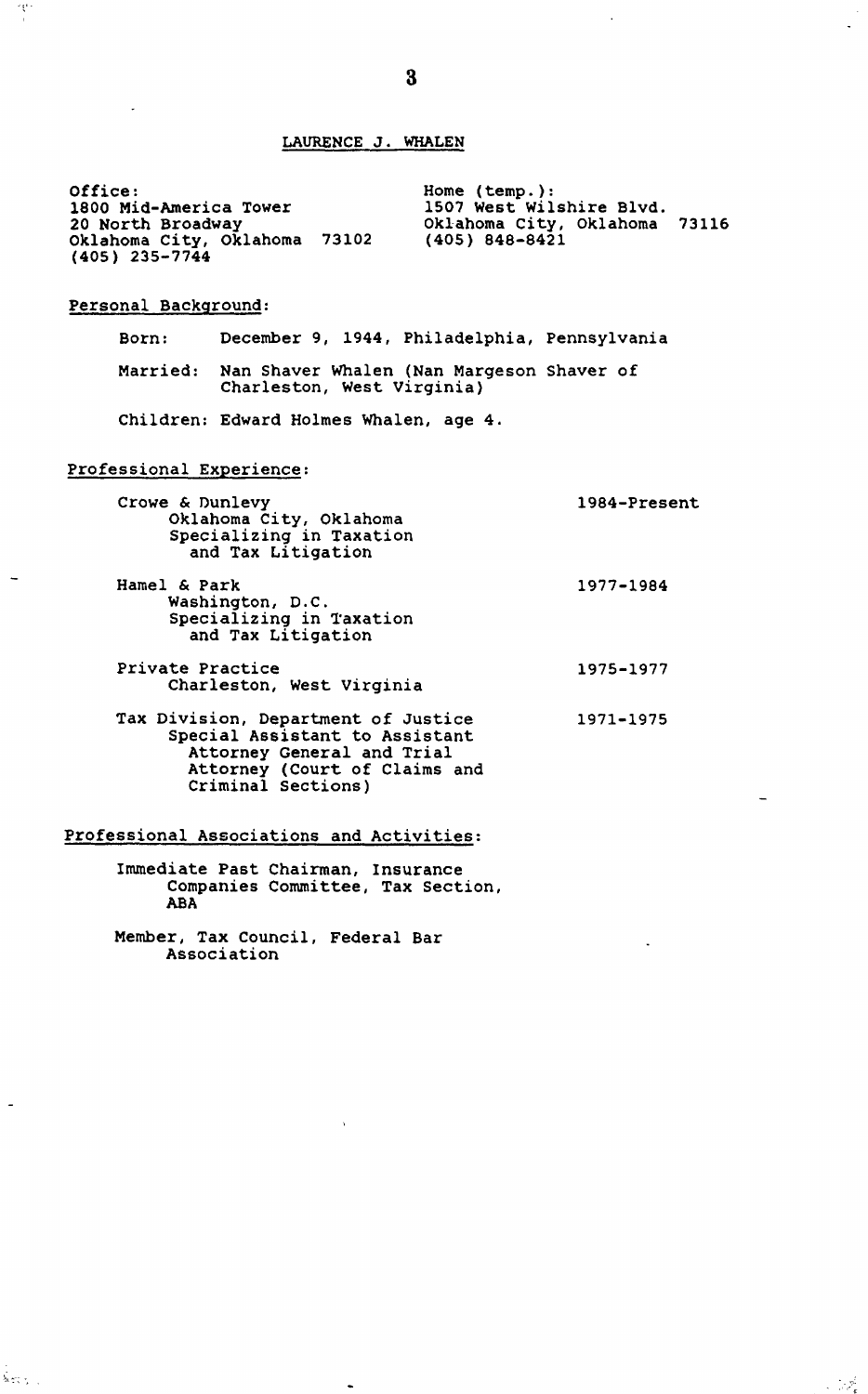LAURENCE **J.** WHALEN (continued)

 $\frac{\lambda}{\lambda}$ 

- Member, Committee on Tax Litigation, Section of Litigation, ABA
- Member, Section of Corporation, Banking and Business Law, ABA
- Former Chairman, Subcommittee on Taxation, Bar Association of the District of Columbia
- Lecturer at various tax institutes and seminars including the West Virginia Tax Institute, October, 1981; Insurance Trade Association Seminar, November, 1980; seminars sponored by Oklahoma University, in November and December, 1986; seminars sponsored by Oklahoma City University in September and October, 1986; and a seminar sponsored by the Oklahoma Bar Association in May, 1986.
- Adjunct Professor of Law, Georgetown University Center, 1982-1983.

Educational Background:

- LL.M. (Taxation), 1971 Georgetown University Law Center, Graduate Fellowship
- J.D., 1970 Georgetown University Law Center Editorial Assistant, The Tax Lawyer
- A.B., 1967 Georgetown College

LJW06387

ers k

÷,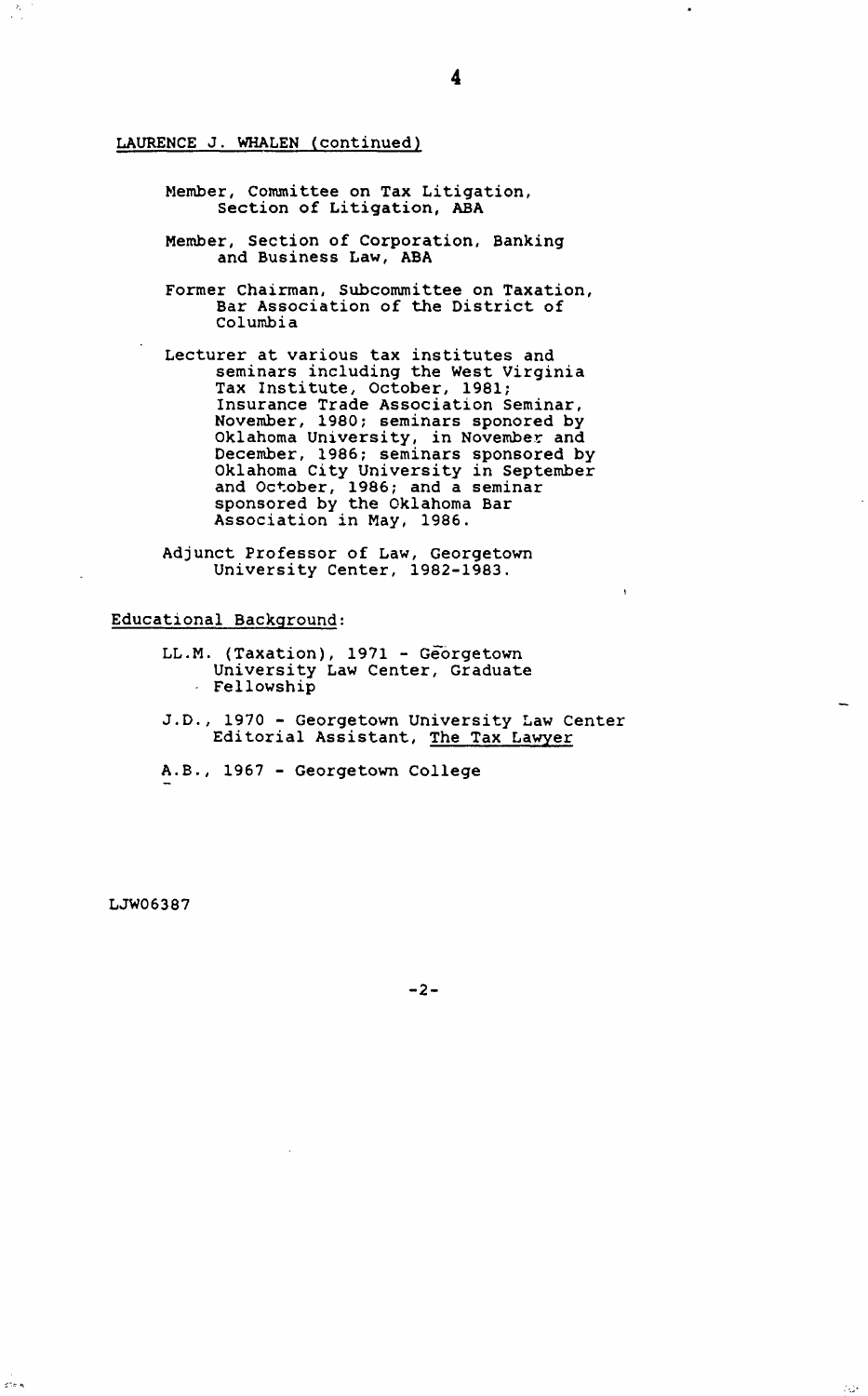OUTLINE OF INFORMATION REQUESTED OF NOMINEES

- A. BIOGRAPHICAL:
- 
- 2. Address: Residence:

**1.** Name: Robert Paul Ruwe

July 3, 1941 Cincinnati, Ohio

317 Westview Court, Vienna, VA 22180

Office: Tax Litigation Division CC:TL:,Rm. 4050 1111 Constitution Ave., N.W. Washington, D.C. 20224

Married February 4, 1967, Mary Kay Ruwe (Sayre) R. Paul Ruwe, age 19 Michael E. Ruwe, age 17 Christian S. Ruwe, age 14

- 3. Date and place of birth:
- 4. Marital status:
- 5. Names and ages of children:
- 6. Education:
- 7. Employment record:

Stephen S. Ruwe, age 12 Xavier University, Cincinnati, Ohio B.S.B.A. 1963

Salmon P. Chase College of Law<br>Cincinnati, Ohio J.D. 1970

Director, Tax Litigation Division Office of Chief Counsel, Internal Pevenue Service Washington, D.C. 1984 to present

Acting Associate Chief Counsel (Litigation) Office of Chief Counsel Internal Revenue Service Washington, D.C. Sept., 1985 to March, 1986

Deputy Associate Chief Counsel (Litigation) Office of Chief Counsel Internal Revenue Service Washington, D.C. 1982-1984

Director, Criminal Tax Division Office of Chief Counsel Internal Revenue Service Washington, D.C. 1979-1982

 $\gamma_{\rm{eff}} = 1.5 \times 10^7$ 

ĝ\.,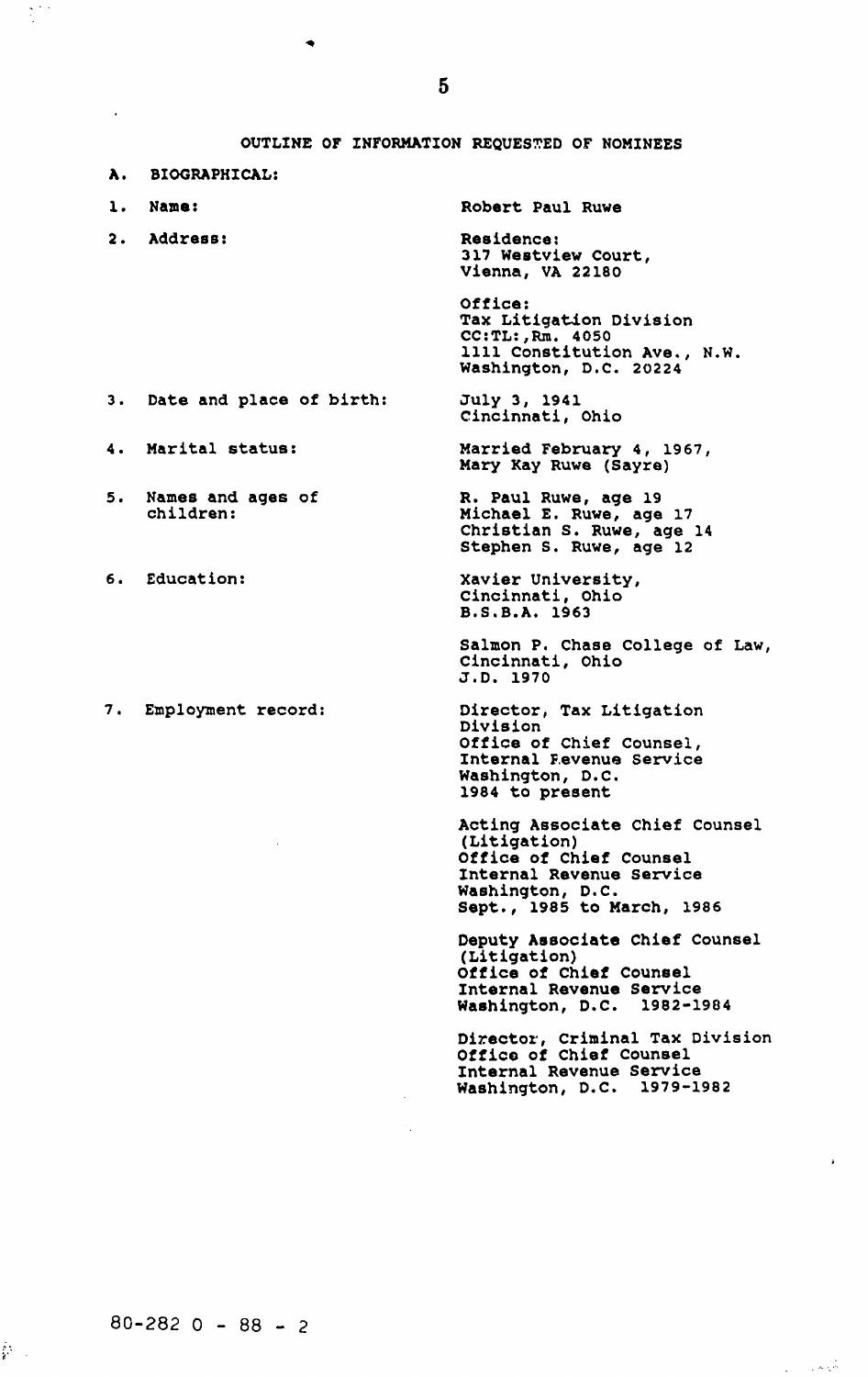Continuation of No. 7.

ċ

 $\widetilde{\widetilde{g}}_{\widetilde{g}_{\mathcal{F}}-1}$ 

8. Government experience:

9. Membership:

Technical Assistant to Deputy Chief Counsel Office of Chief Counsel Internal Revenue Service<br>Washington, D.C. 1977-1979 Washington, D.C.

Trial Attorney, District Counsel Internal Revenue Service Indianapolis, IN 1970-1977

Special Agent, Intelligence Division (Criminal Investigation) Internal Revenue Service Cincinnati, Ohio 1963-1970

Same a<sub>is</sub> No. 7.

American Bar Association

Federal Bar Association

Phi Alpha Delta Law Fraternity

Roger Bacon High School Alumni Association

Cardinal Hill Swim & Racquet Club

Bishop O'Connell High School Parents Organization

Our Lady of Good Counsel PTO

Vienna Youth Organization (Sports)

**10.** Political affiliations:

No membership or office held<br>in or financial contributions in or financial contributions or services rendered to any political party or election committee for the last ten years.

 $\bullet$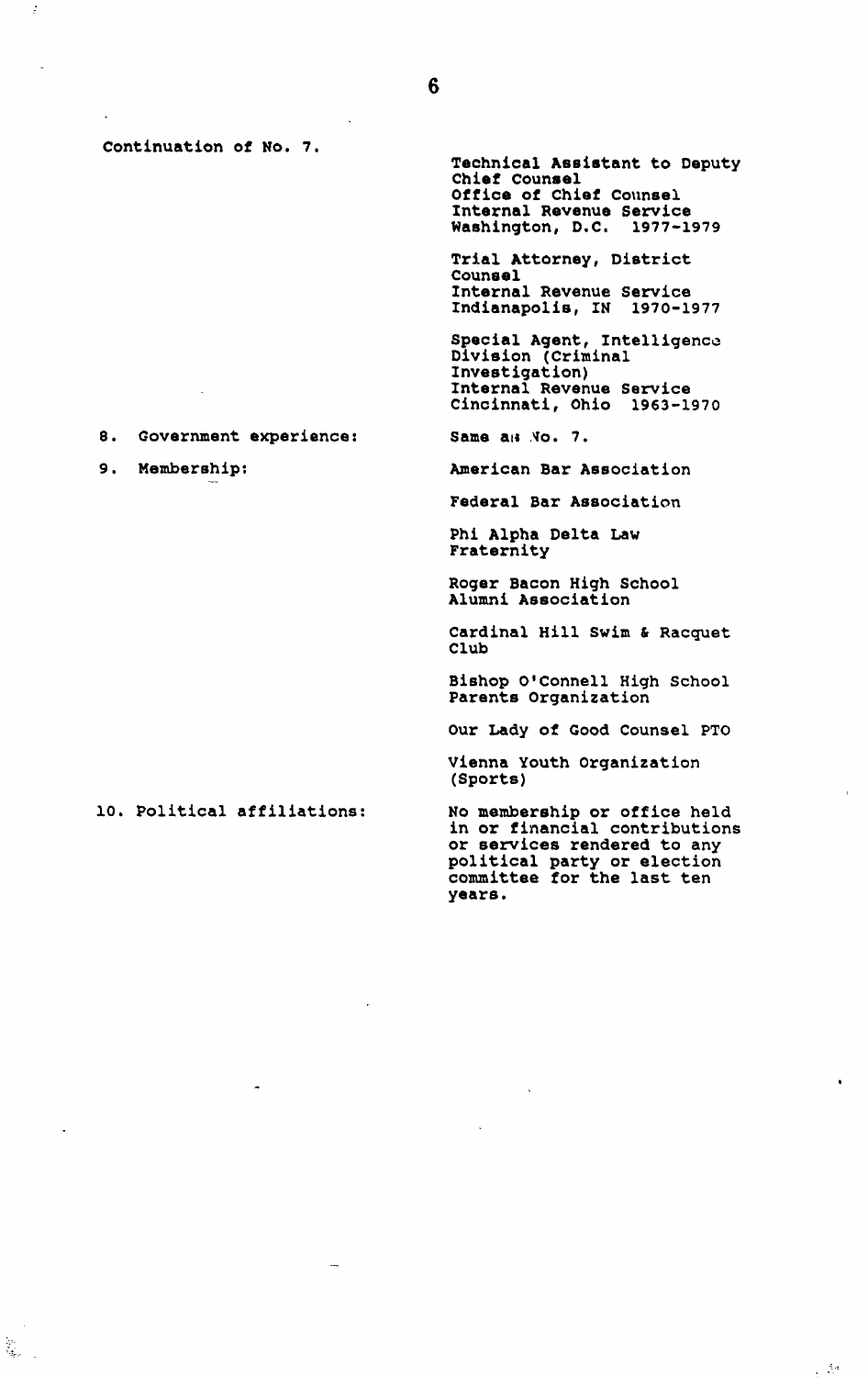**11.** Honors and Awards:

 $\mathcal{H}^*$ 

 $\frac{1}{i}$ 

Recipient of Senior Executive Service Awards for Excellence in 1981, 1982, 1984, 1985 and 1986.

 $\ddot{\phantom{0}}$ 

Law School Honors:

 $\overline{\phantom{a}}$ 

 $\ddot{\phantom{0}}$ 

Graduated 1st in Law School Class Order of the Curia Dean's List 1967, 1968, 1969, 1970 R.B. Bettman Award 1968, 1969 Ohio State Bar Association Award 1968 American Law Book Award 1968, 1969

#### 12. Published writings:

"Ethical Problems in Multiple Representation," Federal Bar Association, Section of Taxation Report, Fall, 1986

 $\mathbb{R}^{n+1}$ 

 $\bar{a}$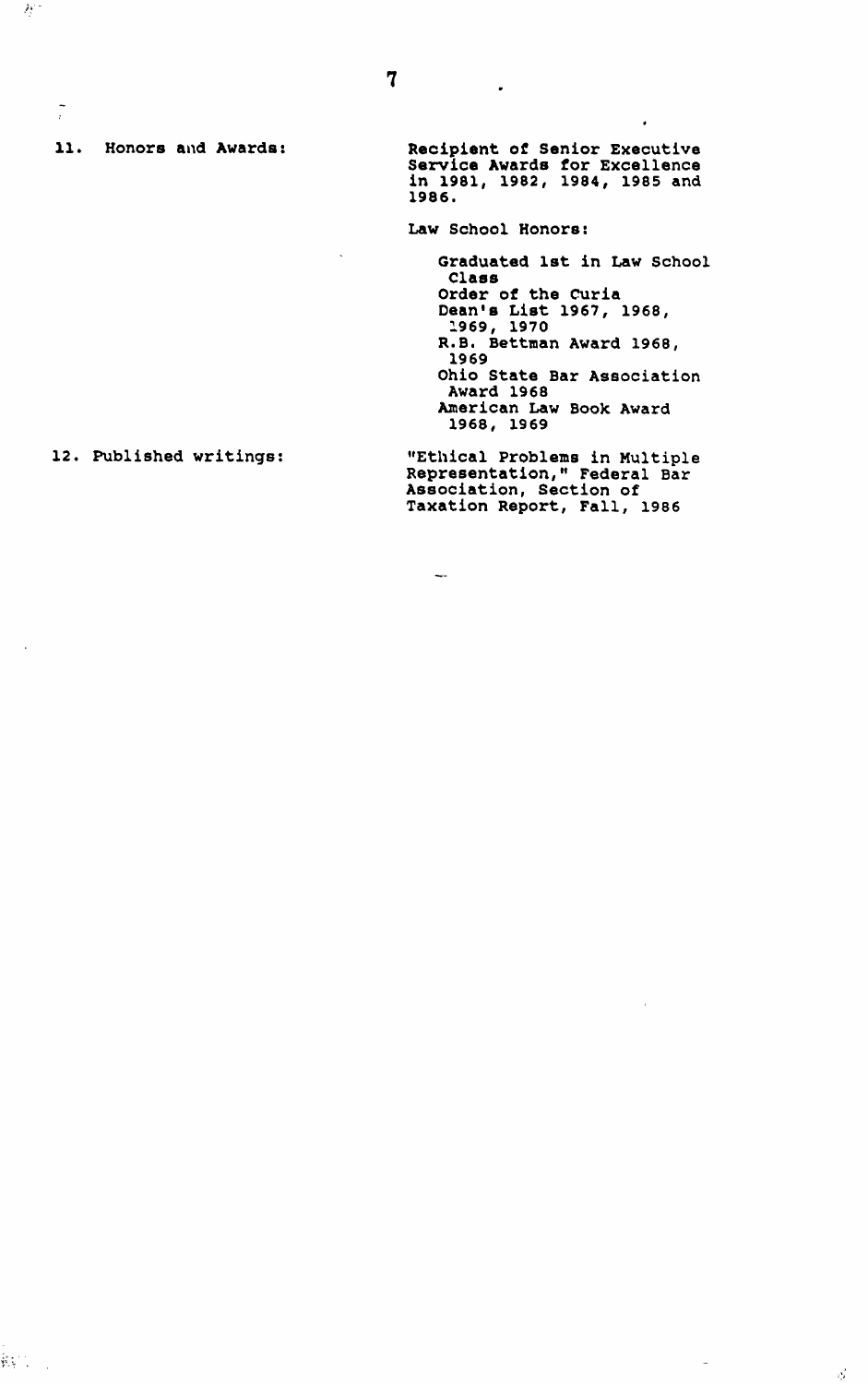#### **STATEMENT** OF **SENATOR DAVID** BOREN

#### Re: Nomination of Laurence J. Whalen to U.S. Tax Court.

Mr. Chairman, it is a pleasure for me to introduce to this Committee a fellow Oklahoman who has much to offer as a public servant. Laurence J. Whalen came to er Crowe & Dunlevy, a highly respected law firm based in Oklahoma City, for a distinguished tax practitioner. They found an expert in Mr. Whalen.

**"c** has had over 15 years experience in the tax profession beginning with a four year term with the Tax Division of the Department of Justice as a special assistant to Assistant Attorney General and Trial Attorney. After three years in private practice in West Virginia he joined Hamel & Park here in Washington, specializing in taxation and tax litigation.

In addition to his professional service in both the public and private sectors and his experiences in and out of the courtroom, Mr. Whalen has been very involved with several bar associations, lending his expertise to the advancement of the body<br>o. tax law. He comes to us highly educated and experienced and we are indeed fortunate to have someone of his caliber available for public service.

Mr. Whalen enjoys a very fine reputation among his colleagues in OK, all of whom have recommended him to me without reservation.

The CHAIRMAN. This hearing will come to order.

Now the first nominee for our consideration this morning is Mr. Laurence J. Whalen. Mr. Whalen, welcome. We are pleased to have you here.

Mr. WHALEN. Thank you, Mr. Chairman.

The CHAIRMAN. Mr. Whalen is a partner in the Oklahoma City law firm of Crowe and Dunlevy. He has been associated with that firm since 1984. Prior to that time he was associated with the law firm of Hamel and Park, of Washington, D.C., and previous to that he had experience as general counsel for a West Virginia company, and as an attorney in the Tax Division of the United States Department of Justice.

He is a graduate of Georgetown College and Georgetown Law School.

And I would say, Mr. Whalen, that you are very much further fortified by the man on your right, our distinguished member of this Committee.

Mr. WHALEN, I am certainly honored he is here, Mr. Chairman. The CHAIRMAN. No question but what you are. [Laughter]

Senator Boren, we are delighted to have you.

Senator BOREN. Thank you very much, Mr. Chairman. And we have heard a very good answer to the first comment by the nominee.

Mr. Chairman, it is a pleasure for me to introduce to this Committee a fellow Oklahoman. He has much to offer as a public servant. Laurence Whalen came to Oklahoma in 1984 as a result of a national search on the part of his current employer, Crowe and Dunlevy-which is a very highly respected law firm based in Oklahoma City-as they were seeking a well experienced and highly capable tax practitioner, and they found that expertise in Mr. Whalen.

My only hesitation in presenting him to this Committee and in urging his confirmation is the fact that we felt privileged to have him come to Oklahoma. He and his family are certainly a well regarded part of our community in the part of our State, and we hate to lose them back to the Washington area.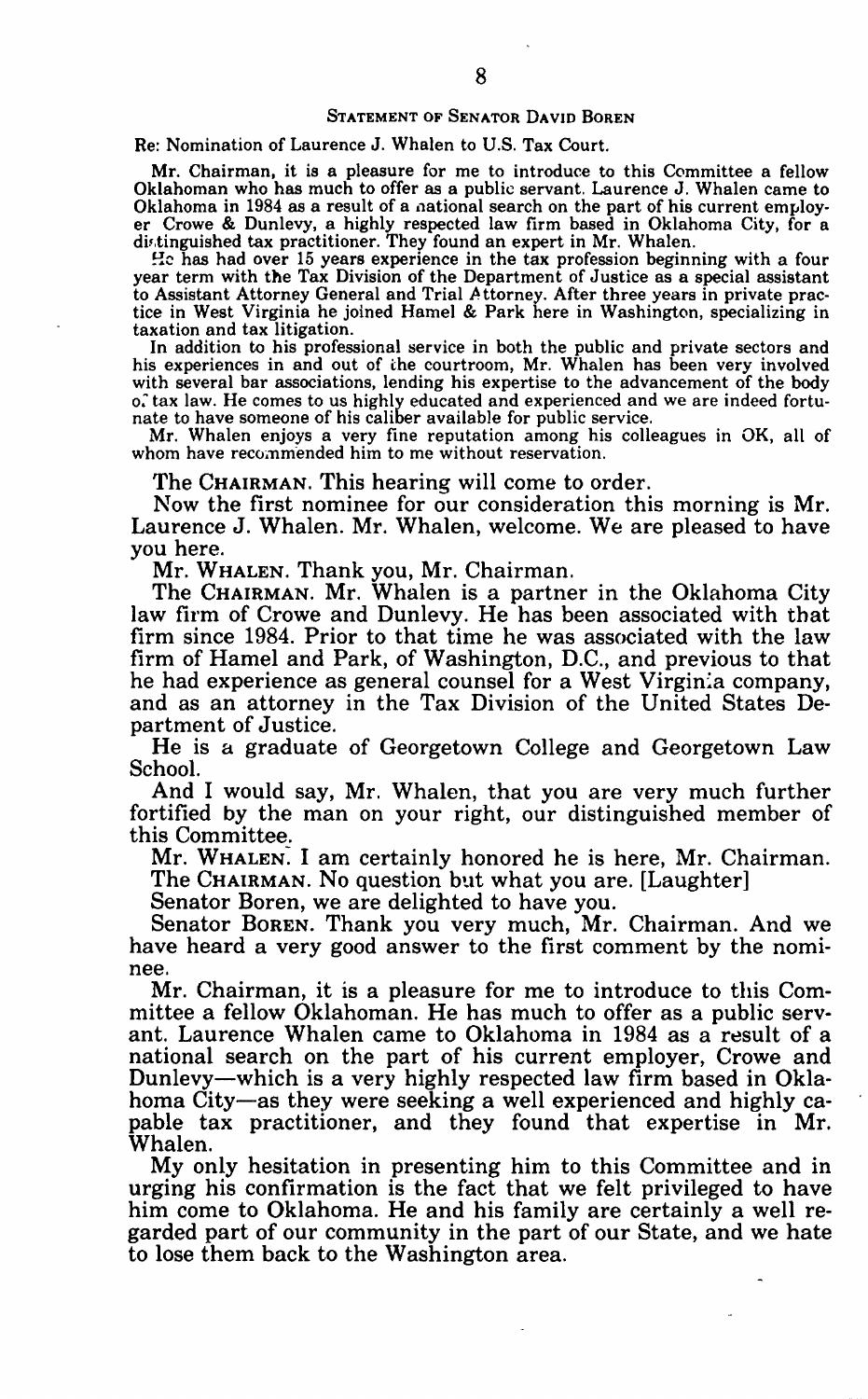He has over 15 years of experience in the tax profession, begin-<br>ning with a 4-year term with the Tax Division of the Department<br>of Justice as a special assistant to the Assistant Attorney General and Trial Attorney.

After three years in private practice in West Virginia, he joined the firm of Hamel and Park here in Washington specializing in taxation and tax litigation.

In addition to his professional service in both the public and private sectors and his experience in and out of the courtroom, Mr. Whalen has been very involved with several bar associations in the States and communities where he has practiced, lending his expertise to the advancement of the body of tax law. He comes to us highly educated and experienced and we are indeed fortunate to have someone of his caliber available for public service.

He enjoys, as I have said, a very fine reputation among his colleagues and his peers in Oklahoma, all of whom have contacted me and have recommended him to me without reservations.

So, Mr. Chairman, it is certainly a privilege for me to present Mr. Whalen to the fellow members of this Committee.

The CHAIRMAN. Thank you very much, Senator.<br>Mr. Whalen, you have undoubtedly heard about the Taxpayers' Bill of Rights that we attached to our Reconciliation Bill. Do you have any feeling concerning that? Have you had the chance to look at any of its provisions? And if you have, I would like you to share your reactions with us.

# STATEMENT OF LAURENCE J. WHALEN TO BE A JUDGE OF THE U.S. TAX COURT

Mr. **WHALEN.** Thank you, Mr. Chairman.

Let me start out by again thanking Senator Boren and by telling you how flattered and honored I am for him to have introduced me to this Committee. He is extremely well thought of in Oklahoma and it is an honor to me for him to have done that.

The Taxpayer Bill of Rights is relatively new in terms of receiving serious consideration by the tax bar because it is a perennial type of tax legislation. Initially, I believe that the bill would have required a shifting of the burden of proof with respect to the proof of a deficiency. So that rather than a taxpayer being required to prove his case before whichever forum he selected, the Internal Revenue Service would have to disprove his claim.

That, I guess, is a provision that even as a tax practitioner, I don't think the Internal Revenue Service could live with. And I would not be in favor of that. But it is my understanding that at least in the more recent versions of the bill, that provision has been eliminated.

The CHAIRMAN. Mr- Whalen, I did not agree with that one either. And I think that turned into a general feeling of the Committee, and the author of the bill made a major change in that.

Mr. **WHALEN.** The other provisions of the bill I am not entirely familiar with. There are two things that I understand about the bill. One provision would be a technical amendment to allow the Tax Court to enjoin collection activity with respect to cases that have been filed in the Tax Court to assure that a taxpayer is not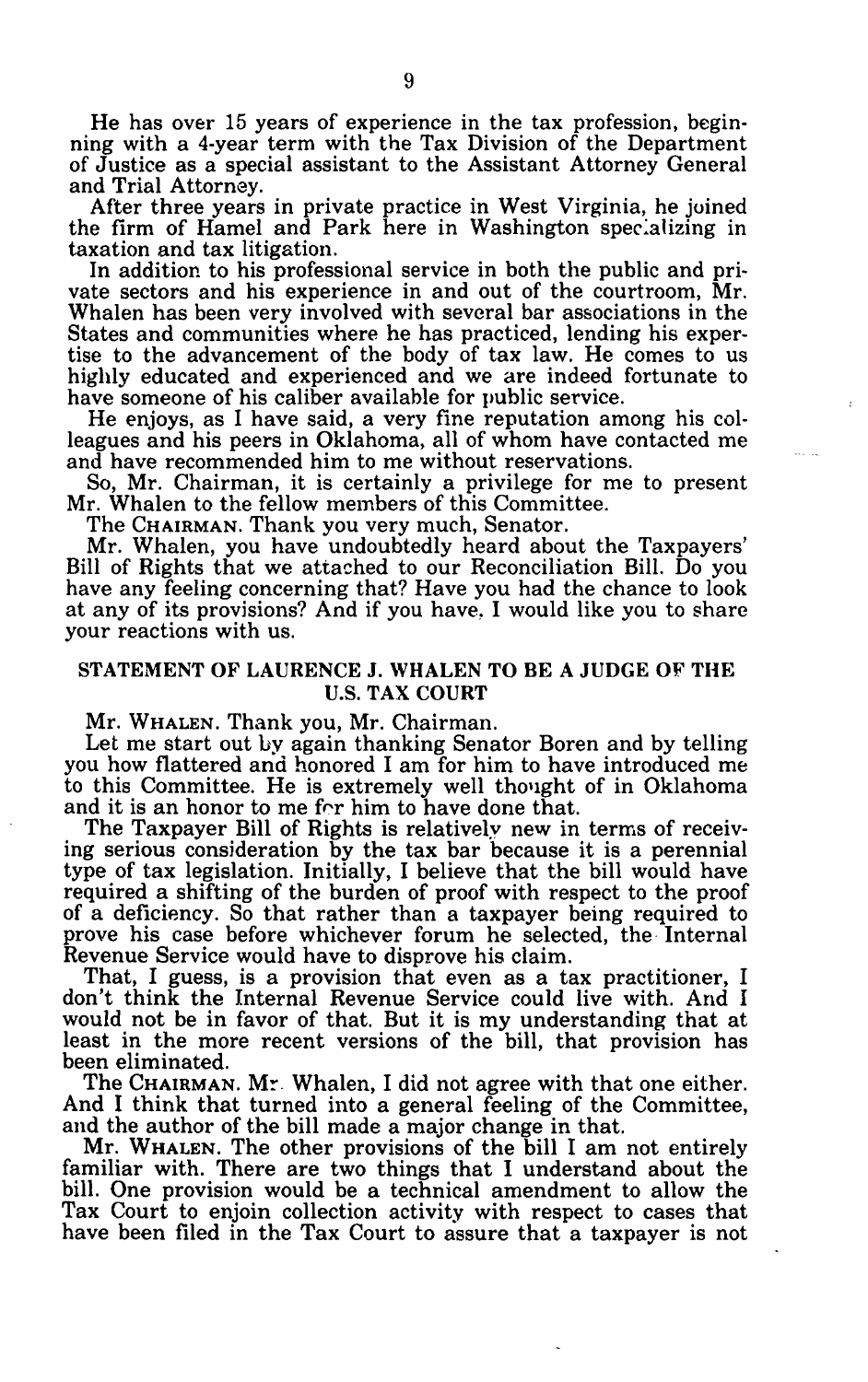burdened with collection activities while he is trying to petition the Tax Court. There are paper flow problems and before the Collection Division finds out about the filing of the petition, it has apparently in some cases taken steps to undertake collection. I think that would probably be a worthwhile provision.

Keep in mind that my understanding of the bill is not based upon any study, but newspaper reports and the like.

The other provision that I am familiar with to some extent is a revisitation of the burden of proof which would be required in order to obtain attorney's fees on behalf of a successful taxpayer; whereas, the 1986 Act requires a taxpayer to meet a burden of whereas, the 1986 Act requires a taxpayer to meet a burden of showing that the position of the Internal Revenue Service after it reached the District Counsel was substantially unjustified. The Bill of Rights bill would convert that to require the Internal Revenue<br>Service to show its position to have been substantially justified.

And I think generally, the threat of having attorney's fees awarded with some limitation is probably a significant step so that the Internal Revenue Service and its agents would have to be ca, eful.

The CHAIRMAN. Significant step, good or bad?

Mr. **WHALEN.** I am not sure. I think generally it would be, from a private practitioner's point of view, I think it would be good, Mr. Chairman. I don't think that it is needed, but I do not think that it would do much harm.

The advantage is that it would make the Internal Revenue Service better police itself. And I think that the use of the provision would probably, over a period of time, diminish substantially because the Service, which I think is a fairly solid organization, would develop a routine and procedures to make sure that it could meet that burden of proof when called upon to do so.

I hate to waffle on that, Mr. Chairman.

The CHAIRMAN. Well you did.

Mr. WHALEN. But I am not sure that it is needed. I do not think that it would do much harm if it were limited.

The CHAIRMAN. Oh, waffle is probably not a fair  $\cdot$  ord. I guess you can do that. But it is a close question, I suppose,  $\Lambda$  the minds of many.

Now, Mr. Whalen, the Tax Court was created to try to get some consistency and some coherence in tax decisions, at least in part. Do you think it has succeeded in that?

Mr. WHALEN. The Tax Court, of course, hands down not only memoranda opinions and regular decisions by one division, which would be one judge, but also decisions that are reviewed by the Court, which is a function similiar to an appellate function, where the Tax Court meets and considers an area of the law in connection with a particular case and decides what its view is. That is a persuasive type of opinion by the Tax Court. It is something that, as a tax practitioner, I pay attention to as having more dignity than a regular opinion. **And** I think that does serve to make the administration of the tax laws more consistent.

The CHAIRMAN. I see on the list of arrivals it is Senators Heinz, Boren, Baucus and Danforth. Senator Heinz.

Senator **HEINZ.** Mr. Chairman, I have no questions.

The CHAIRMAN. Senator Boren.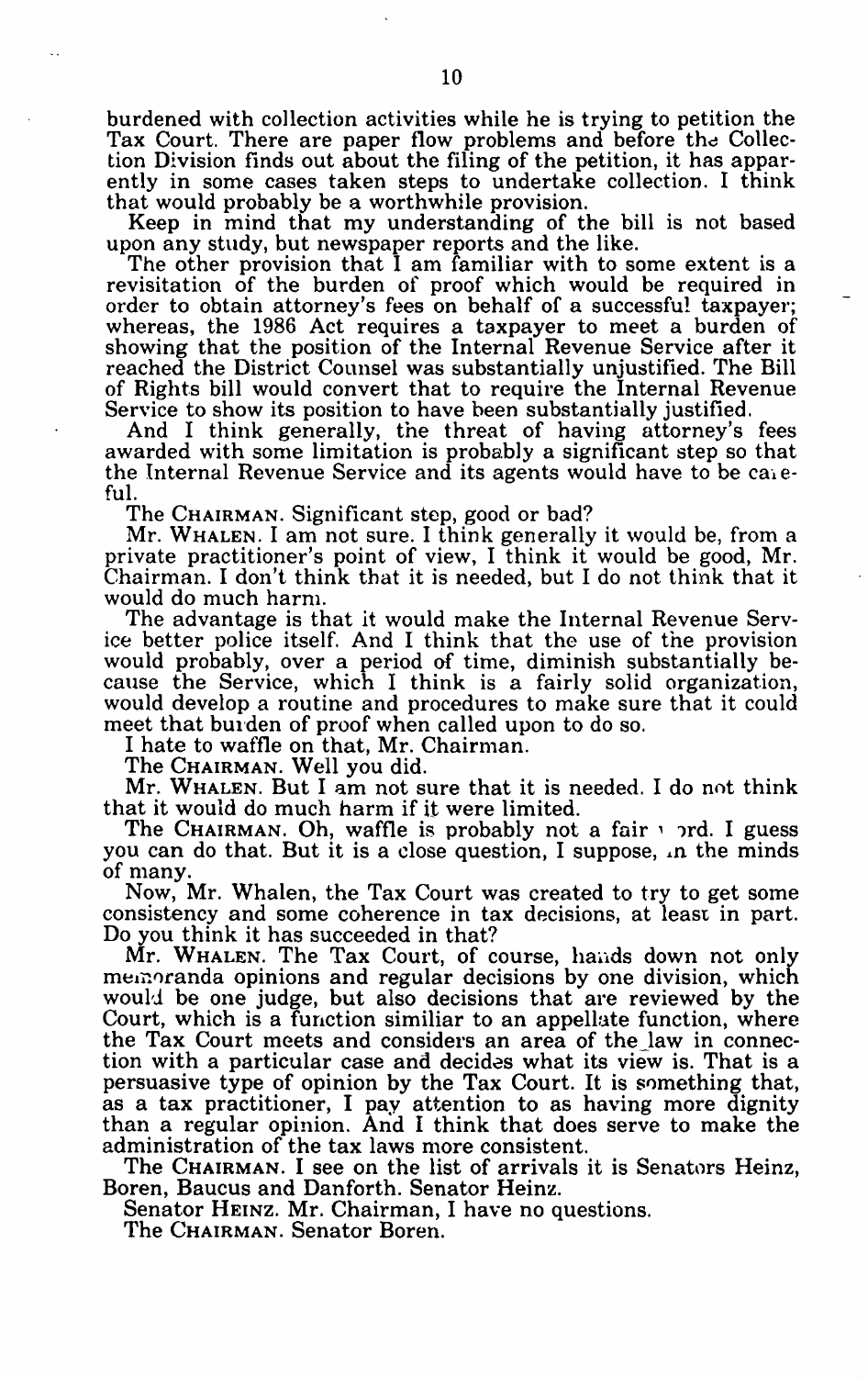Senator BOREN. No questions, Mr. Chairman.

The CHAIRMAN. Senator Baucus.

Senator **BAUCUS.** No questions, Mr. Chairman.

The CHAIRMAN. Senator Danforth.

Senator DANFORTH. No questions.

The CHAIRMAN. Senator Rockefeller.

Senator ROCKEFELLER. I have no questions, Mr. Chairman.

The CHAIRMAN. You have overwhelmed them. Thank you very much. I am delighted. It is nice to have you.

Mr. **WHALEN.** Thank you, Mr. Chairman.

The CHAIRMAN. Our next nominee for consideration this morning is Mr. Robert P. Ruwe. Mr. Ruwe, we are pleased to have you. Take a seat, please, sir.

Mr. Ruwe is currently the Director of the Tax Litigation Division in the Office of General Counsel of the IRS. He has served in the IRS in various capacities since 1963. He is a graduate of Xavier University and the Salmon P. Chase College of Law. He has wide experience in all aspects of civil and criminal tax litigation. I guess most of your career has been in litigation before the U.S. Tax Courts, has it not?

Mr. RUWE. That is correct, Mr. Chairman.

The CHAIRMAN. Well we are pleased to have you and would be delighted to have any statement you want to make.

# STATEMENT OF ROBERT PAUL RUWE TO BE A JUDGE OF THE U.S. TAX COURT

Mr. RUWE. Thank you, Mr. Chairman, members of the Committee. It is indeed an honor to have the Committee consider my nomination to the Tax Court. As you noted, Mr. Chairman, most of my professional career has been spent with respect to litigation before the Tax Court. And the Tax Court, as you also know, is the primary forum in the United States for resolving tax controversies. So I am very pleased to be here.

I owe a debt of gratitude to quite a few people along the way, but none more so than to my immediate family who I am proud to say is here today. And with your indulgence, I would like to introduce them.

The CHAIRMAN. Sure. We would be delighted.

Mr. **RuWE.** Seated to my right immediately in the first row is my wife, Mary Kay; to her left is my son Christian; to the right is my son Paul; my son Michael; my son Stephen. The CHAIRMAN. You have a very handsome family. I can under-

stand your wanting to introduce them.

Mr. RUWE. Thank you, Mr. Chairman.

Again, I would like to thank the Committee for its consideration, and I would be pleased to answer any questions that you might have.

The CHAIRMAN. Well let me ask you one. You have been practic- ing law where you have been prosecuting, in effect, against the defendant, and you have been doing that for quite some time now. What do you think that does to your objectivity as a judge? Do you end up with a bias there or do you think you can be objective?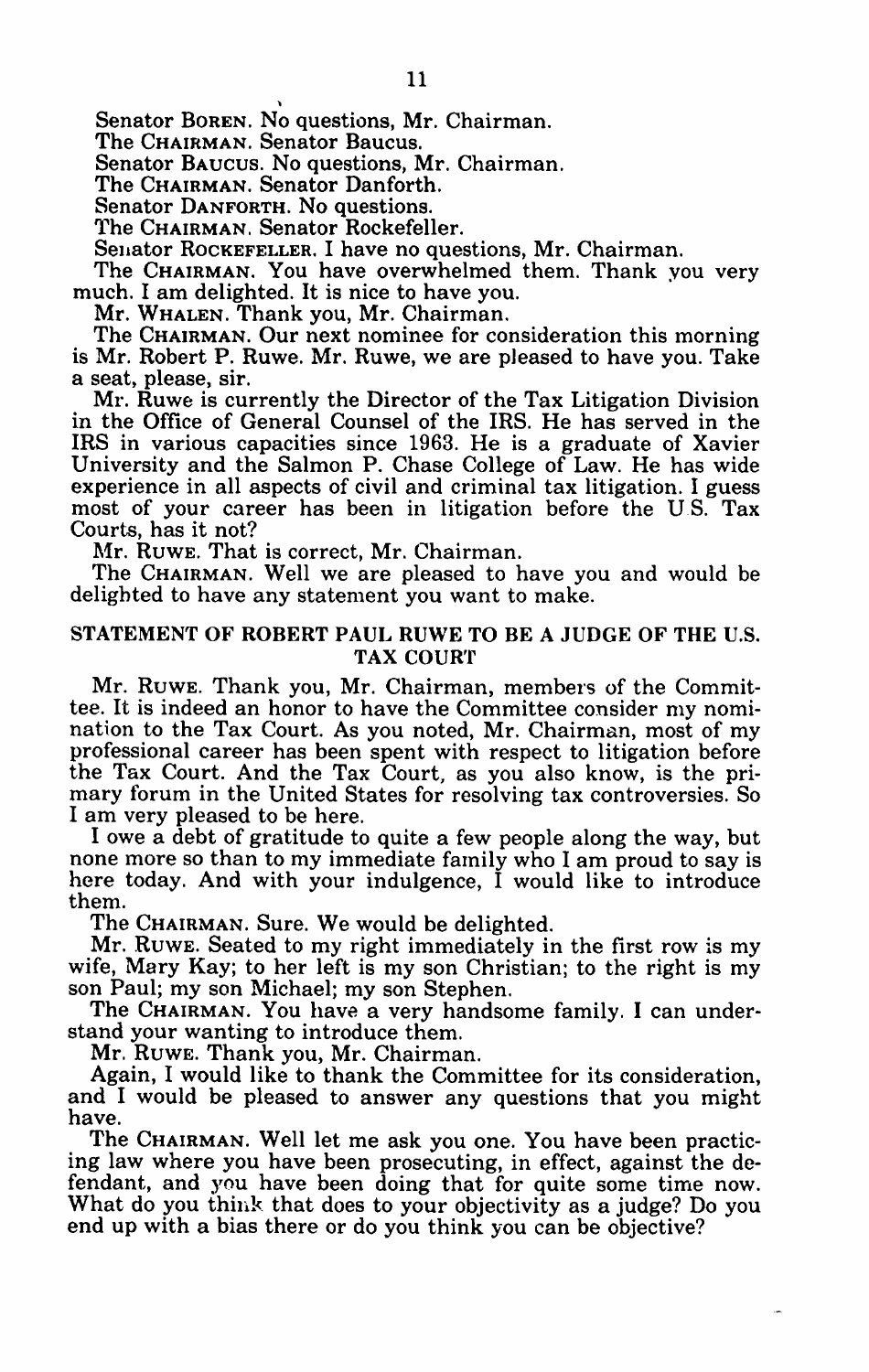Mr. RuwE. I really don't think that I would have a bias. In fact, Mr. Chairman, I am sure of that.

I would like to think of litigation, at least successful litigation, as having the ability to see both sides, and the strengths and weaknesses of not only one's own case but that of one's opponent. And I think that being involved in active litigation like that, where you are continuously in that context, does give one that perspective. And I hope that I have that perspective too.

I might add that in my professional career I have tried to keep involved with professional associations, such as the Tax Section of the American Bar Association and the Federal Bar Association. I have tried to attend as many of their meetings as I can, and I have been a frequent speaker at those meetings. And it does afford one an opportunity to get the views, primarily of private practitioners, and an appreciation for what one's opponents in my role as Director of Tax Litigation feel, and I think that helps quite a bit.

The CHAIRMAN. You have quite a backlog of cases in the Tax Court. Do you have any thought on how that might be cut back?

Mr. **RUWE.** Yes, I do, Mr. Chairman. Actually a number of efforts and initiatives have been taken within the last several years to cut back on the inventory that is pending before the Tax Court. And as a matter of fact, for the first year in recent memory it has borne some fruit, in that the inventory of the Tax Court during fiscal year 1987 has actually decreased by about 2,000 cases from an all time high of about 83,600 cases, down to approximately 81,500 cases. And that is I think as a result of a combination of efforts that are ongoing and should be continued.

The CHAIRMAN. Let me have those numbers again.

Mr. RUWE. All right.

The current inventory pending before the Tax Court is approximately 81,500 or 600. It is a very substantial inventory, obviously. The CHAIRMAN. Do you have any idea of the average period of

time they have been pending?

Mr. Ruwe. Well, I do not have an exact figure on the average period of time that the cases have been pending. I can give you some idea, I believe. For example, in the "S" case, those cases where the petitioners elect the small case procedure and the deficiency per year is \$10,000.00 or under, the inventory basically turns over on an annual basis. So that the inventory over the last four or five years has remained static in spite of the fact that 12 to 14 thousand petitions are received each year.

In the rest of the inventory, I know that from some of our statistical analysis that approximately 40 percent of the beginning inventory in the Tax Court every year is turned over. And while the inventory has risen over the last 10 years fairly dramatically, the 40 percent turnover is a relative constant throughout the last 10 years. So I think that is probably one of the more relevant figures to look at, that the inventory does seem to turn over at approximately the same rate.

The CHAIRMAN. Well, that leaves unanswered a lot of questions as to that 60 percent, do they remain the same cases?

Mr. RUWE. Sure.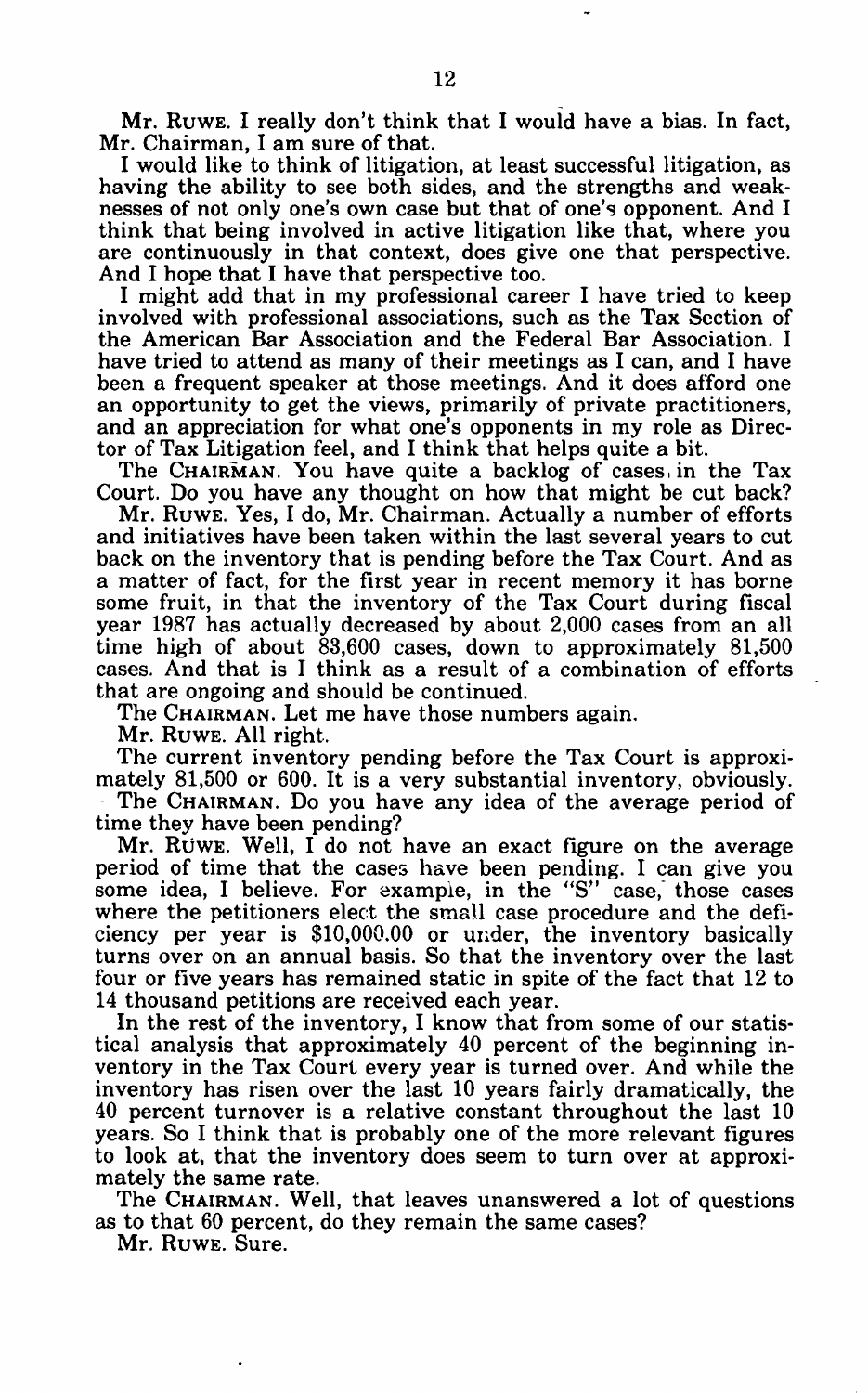The CHAIRMAN. So you really need to have some idea as to the length of time a little better than just that it seems to me. Obviously there is a lot to be done yet.

Senator Heinz, do you have any questions?

Senator HEINZ. No, Mr. Chairman.

The CHAIRMAN. Senator Boren?

Senator BOREN. No questions, Mr. Chairman.

The CHAIRMAN. Senator Baucus?

Senator BAUCUS. Thank you, Mr. Chairman.

Mr. Ruwe, I notice that you have extensive experience in Washington with service of various capacities. I also notice that you have essentially been working for the Government for about 10 years. I am wondering how great an opportunity you had to get out of Washington and talk to folks around the country, you know, where the people reside.

Mr. RUWE. Yes, sir.

Senator **BAUCUS.** The longer I have this job here, the more I am convinced that Washington is very insulated, it is very isolated. In fact, I think we would make better decisions if we met fewer days of the year and were out in the country talking to people more often.

How much of an opportunity have you had during the last  $10$ years to talk to the folks, talk with practitioners, talk with the tax attorneys, talk with the taxpayers, just get a sense of what is happening, which sometimes is different from the briefs or from the memoranda, from the textbooks and the law books, and so forth?

Mr. RUWE. Senator, what I have tried to do is accept as many speaking engagements or engagements to be a panelist before academic groups at various universities and tax panels, such as the New York University Tax Institute. And predominantly, the attendees at those meetings are private practitioners, and I have not found them to be bashful in expressing their views on the operations of the Internal Revenue Service and how we litigate cases.

I would estimate that I have gone out on that type of trip about four or five times a year for the last five or six years. In addition to that, I certainly get out to our field organization. While that is a lot of contact with Government people, it does give one a feel of how things are going outside of Washington, D.C.

I agree with you, it is extremely important to get those views and I have gotten an earful on several occasions.

Senator BAUCUS. Well I encourage you, as a judge, that you do that as well as you possibly can, and in addition to speaking to, listening. Sometimes we can learn more by listening than we can by speaking.

Mr. RUWE. I certainly agree with that.

Senator **BAUCUS.** And I wish you good luck.

Mr. RUWE. Thank you, Senator.

The CHAIRMAN. Senator Rockefeller.

Senator ROCKEFELLER. One question, Mr. Chairman.

We have got a deficit, as you know, that we are trying to overcome. And you have spent time with the IRS. As you leave it, do ou have any advice as to how we might better collect the 80 to 100 illion dollars in taxes which are out there by taxpayers who still are not paying it, even though there has been better enforcement?